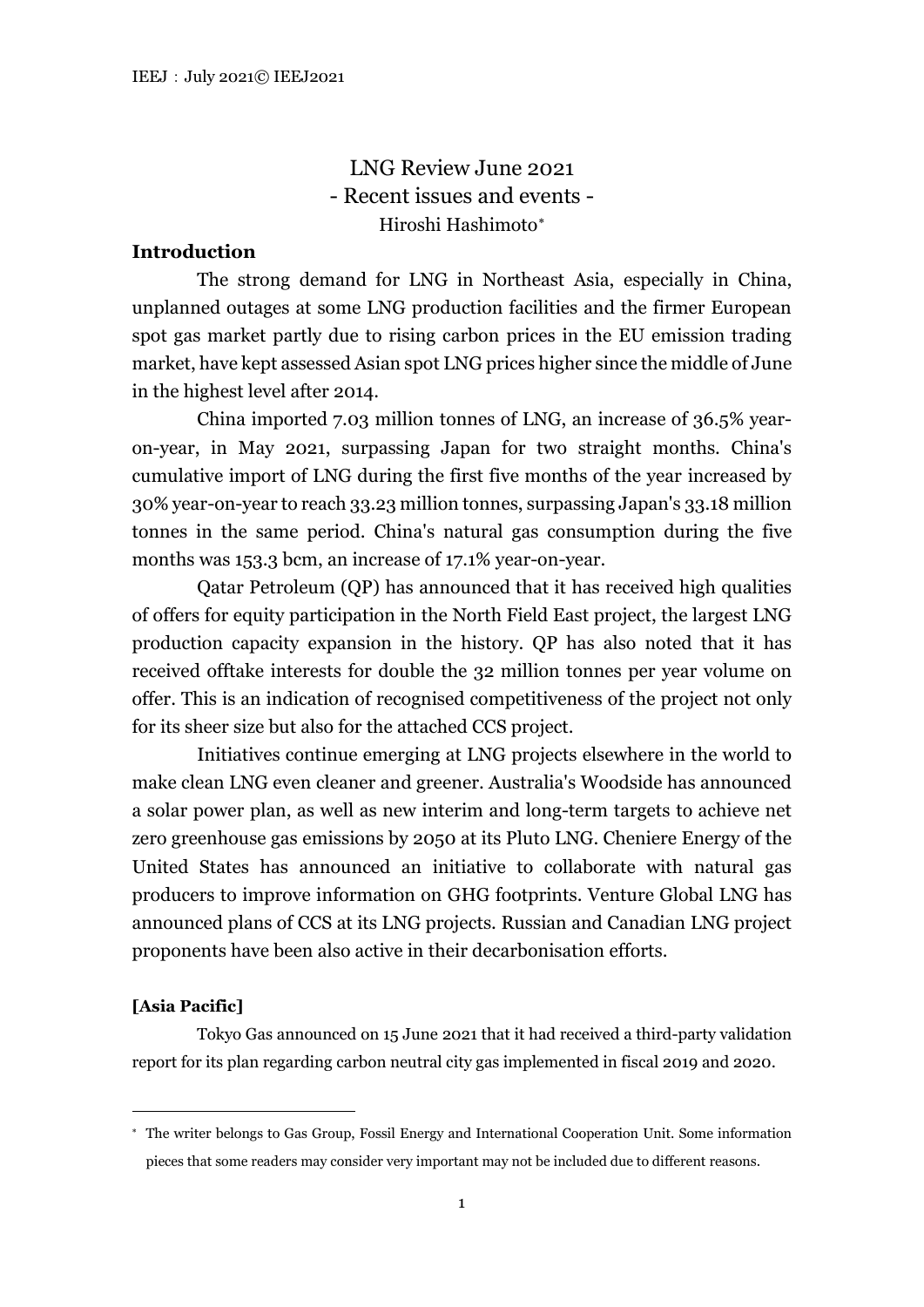Classification Society ClassNK announced on 16 June 2021 that it had granted an Approval in Principle (AiP) to Tsuneishi Shipbuilding Co., Ltd. for the company's concept design of a dual-fuelled (LNG and fuel oil) bulker "KAMSARMAX GF".

NYK announced on 15 June 2021 that it had signed a memorandum of understanding (MoU) for construction of LNG-fueled PCTCs at Shin Kurushima Dockyard and Nihon Shipyard. Twelve new ships are planned to be built, six ships each at the two shipyards. The ships will be delivered successively from fiscal 2025 to fiscal 2028.

Mitsui O.S.K. Lines (MOL) announced on 18 June 2021 "MOL Group Environmental Vision 2.1" as a guide to achieve net zero GHG emissions by 2050, which envisages introduction of approximately 90 LNG-fuelled vessels by 2030 and approximately 110 net zero emissions ocean-going vessels by 2035.

A coalition of 23 multinational companies entered on 11 June 2021 a Memorandum of Understanding (MoU) to initiate a joint study on ammonia as an alternative marine fuel.

Astomos Energy Corporation announced on 11 June that it had signed an agreement to purchase a VLGC-size cargo of carbon-neutral LPG from Shell.

According to data from NDRC (National Development and Reform Commission), China's natural gas consumption during the first five months of 2021 was 153.3 bcm, an increase of 17.1% year-on-year. According to China's Customs Statistics, the country imported 7.03 million tonnes of LNG, an increase of 36.5% year-on-year, in May 2021, surpassing Japan for two straight months. China's cumulative import of LNG during the first five months of the year increased by 30% year-on-year to reach 33.23 million tonnes, surpassing Japan's 33.18 million tonnes in the same period.

China National Offshore Oil Corporation (CNOOC) announced on 10 June 2021 that the company had started construction of six 270,000 cubic metre LNG storage tanks in Yancheng Binhai Port Industrial Park in Jiangsu province. The tanks have been independently developed and designed by CNOOC.

China's Hudong-Zhonghua Shipbuilding announced on 29 June 2021 that it had held the naming ceremony for a floating storage and regasification unit (FSRU) built for Greek shipping company Dynagas. The 174,000-cubic metre Transgas Power is the first FSRU built in China.

Norway's Crown LNG Holding AS announced on 9 June 2021 its plan of an LNG terminal as a gravity-based structure that sits on the seabed approximately 11 kilometres offshore Kakinada, India. Crown LNG has signed an agreement with East LNG; to finance, build and lease the infrastructure for the terminal. Crown has also been contracted for operations and management of the facility for 25 years. The company said that it was working towards a final investment decision (FID) in 2022.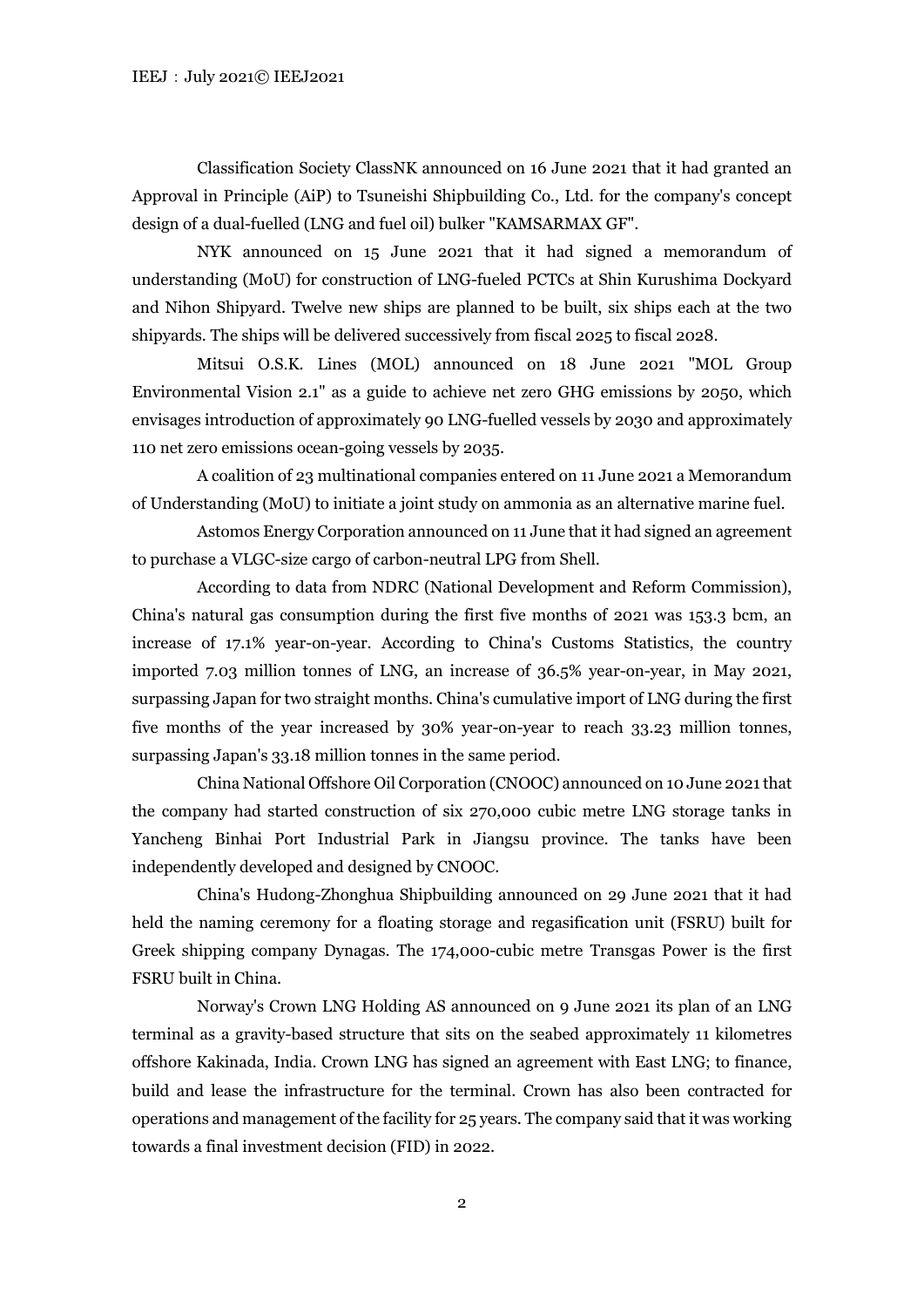India's H-Energy announced on 16 June 2021 that it had signed a Memorandum of Understanding (MoU) with Petrobangla. The companies are expected to finalize a long-term agreement to supply regasified LNG to Bangladesh through a cross-border pipeline.

The Australian Government announced on 16 June 2021 a call for area nominations for the 2021 Greenhouse Gas Acreage Release, covering Commonwealth waters across Australia. The release will provide companies the opportunity to explore for offshore greenhouse gas injection and storage locations.

Australia's Oceania Marine Energy and Norway's Kanfer Shipping announced on 15 June 2021 that the companies had signed a Letter of Intent (LOI) to bring the world's first ammonia-ready LNG bunkering vessel to Australia.

Transborders Energy announced on 15 June 2021 that it had executed Joint Study Agreements with JX Nippon Oil & Gas Exploration Corporation (JX NOEX) and Toho Gas to  $co$ -develop deepC Store. deepC Store will consist of capturing  $CO<sub>2</sub>$  from industrial sources, shipping of liquid  $CO<sub>2</sub>$  to a  $CO<sub>2</sub>$  Floating Storage and Injection (FSI) hub facility in offshore Australia, and a  $CO<sub>2</sub>$  injection well for storage in a subsurface storage complex.

Australia's Global Energy Ventures (GEV) announced on 7 June that it had initiated development of a pilot-scale C-H2 Ship with a cargo capacity of 430 tonnes of hydrogen.

Chevron announced on 8 June that Chevron Technology Ventures, LLC had participated in a capital raising round for Melbourne-based solar technology developer RayGen Resources Pty Ltd (RayGen).

Santos announced on 8 June that the company and Beach Energy had been awarded a AUD 15 million grant from the Australian Government's Carbon Capture Use and Storage Development Fund. The Moomba carbon capture and storage (CCS) project in outback South Australia which will store 1.7 million tonnes of carbon dioxide  $(CO<sub>2</sub>)$  per year with capacity for up to 20 million tonnes annually across the Cooper Basin.

Santos announced on 29 June the launch of Front-End Engineering and Design (FEED) for the Dorado project offshore Western Australia. Dorado is an integrated oil and gas project which is planned to be developed in two phases. Phase 1 development involves the production of oil and condensate through a well head platform (WHP) and floating production, storage and offloading facility (FPSO). Phase 2 will then develop the significant natural gas resources in the basin and provide future backfill supply to Santos' current WA domestic gas infrastructure assets.

Chevron announced on 2 July that the Gorgon partners would proceed with the Jansz-Io Compression (J-IC) project. J-IC is positioned to maintain gas supply from the Jansz-Io field to the three existing LNG trains and domestic gas plant on Barrow Island, the company said. A modification of the existing Gorgon development, J-IC will involve the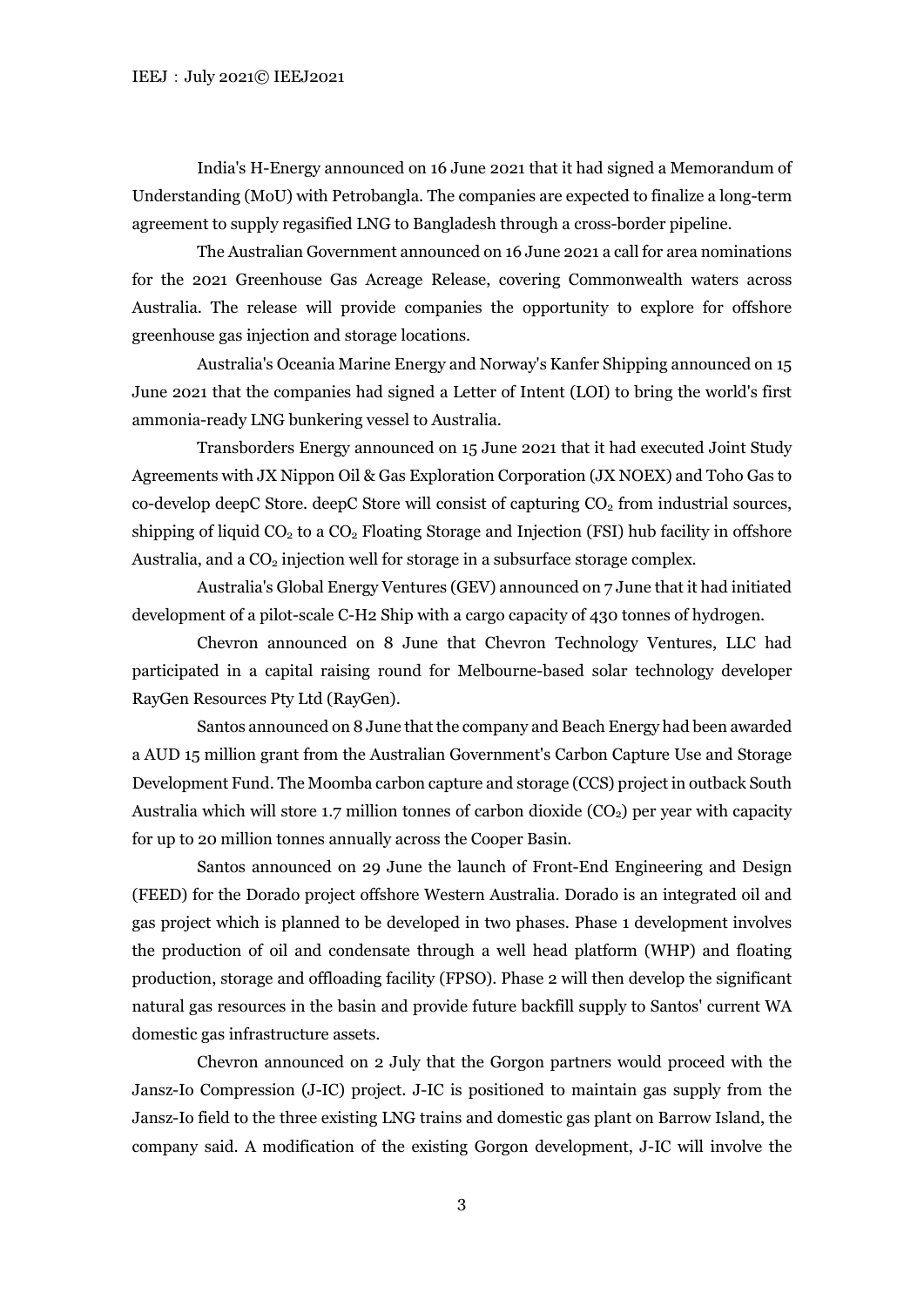construction and installation of a 27,000-tonne normally unattended floating Field Control Station (FCS), approximately 6,500 tonnes of subsea compression infrastructure and a 135 km submarine power cable linked to Barrow Island. Construction and installation activities are estimated to take approximately five years to complete. J-IC follows the Gorgon Stage 2 project, which is nearing completion of the installation phase, to supply gas to the Gorgon plant from four new Jansz-Io and seven new Gorgon wells.

Woodside announced on 8 June that it had set new interim and long-term targets to achieve net zero greenhouse gas emissions by 2050 at Pluto LNG. The targets, which have been approved by Western Australian Minister for Environment under Woodside's contemporised Pluto Greenhouse Gas Abatement Program (GGAP), include an interim target to abate 30% of emissions by 2030 and long-term targets to abate 100% of emissions by 2050. The targets are based on the proposed expansion of Pluto LNG and account for emissions associated with a two-train facility. Woodside is targeting a final investment decision for Scarborough and Pluto Train 2 in the second half of 2021.

Eni announced on 7 June positive drilling and testing of the Maha 2 appraisal well, located in West Ganal block offshore Kalimantan, in Indonesia. The company said that the development plan will most likely foresee a sub-sea completion and a tie-in to Jangkrik FPU.

Indonesia's Pertamina announced on 29 June that Perusahaan Gas Negara (PGN) and Pertamina International Shipping (PIS) had signed a Head of Agreement (HoA) on the supply of LNG carriers and LNG bunkering facilities.

# **[North America]**

The U.S. House of Representatives on 25 June 2021 voted to undo the previous administration's 2020 rollback of regulations to reduce emissions of methane from oil and gas infrastructure, following a similar move by the Senate in April.

The U.S. Department of Energy's (DOE), Office of Fossil Energy and Carbon Management (FECM) announced on 17 June 2021 a research project with Oak Ridge National Laboratory (ORNL) to evaluate existing domestic oil and natural gas infrastructure and provide a Geographical Assessment of Natural Gas Infrastructure and Pipeline Materials for Blended Gas Transport for hydrogen, methane and other gas blends.

JERA announced on 16 June 2021 that it had received notice of acceptance of its grant application to conduct a feasibility study on  $CO<sub>2</sub>$  capture and methanation in the United States under the New Energy and Industrial Technology Development Organization's program. The company plans to evaluate the potential of a methanation business that would produce  $CO_2$ -free methane gas from hydrogen generated using renewable energy and  $CO_2$ captured from existing thermal power plants and refineries. The company will conduct the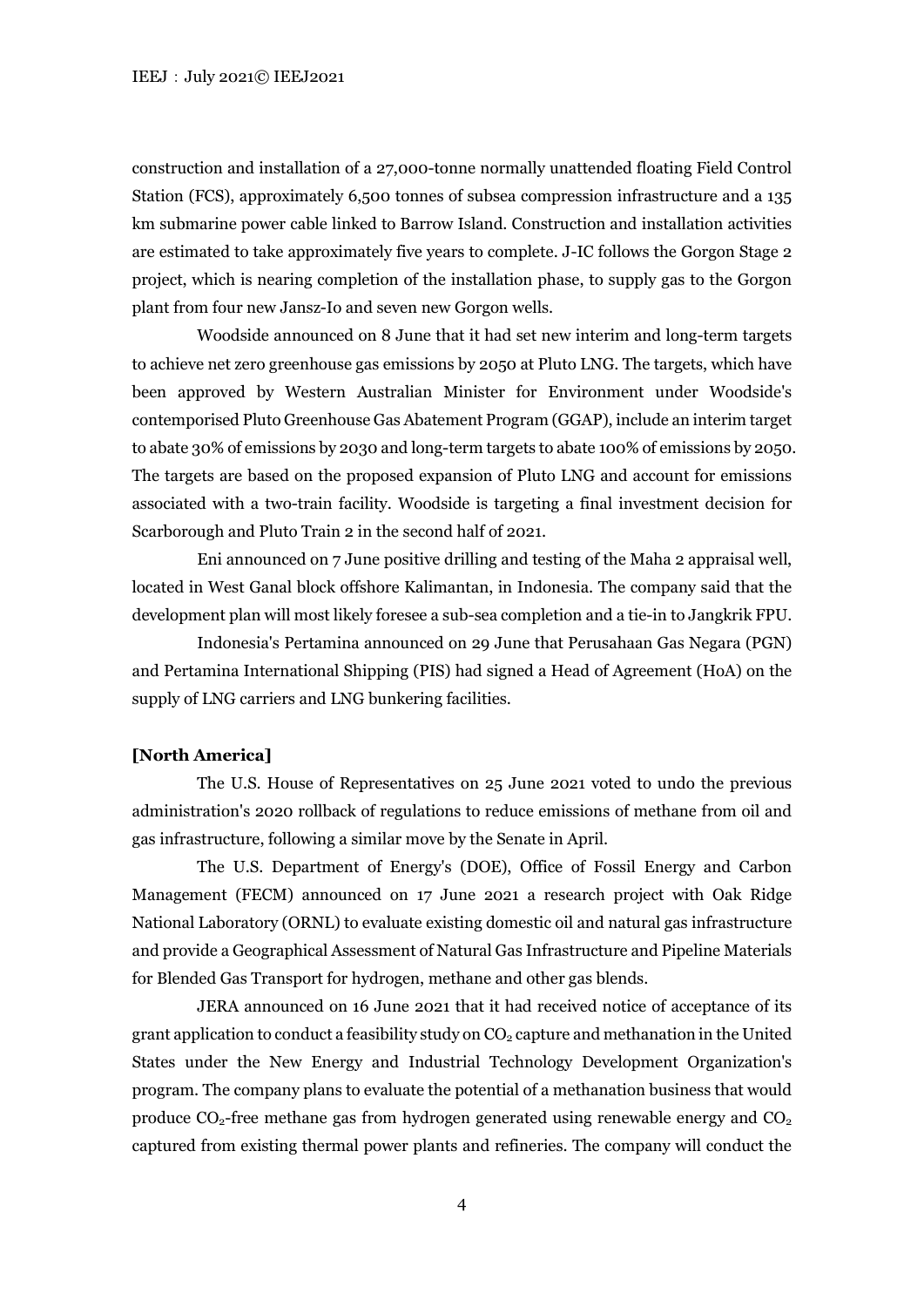study from June 2021 to February 2022.

Cheniere Energy announced on 10 June 2021 a collaboration with five natural gas producers and several leading academic institutions to implement quantification, monitoring, reporting and verification (QMRV) of greenhouse gas (GHG) emissions performance at natural gas production sites. The program will support Cheniere's climate strategy initiatives, including the company's plan to provide Cargo Emissions Tags (CE Tags) to customers beginning in 2022. The project will monitor sites for carbon dioxide and for both fugitive and vented methane emissions. The initiative will also verify emissions performance and identify opportunities to reduce emissions.

Sempra revealed during its investor day presentation on 30 June 2021 that the company would develop a 6 million tonne per year train at its Cameron LNG export facility in Louisiana, instead of two trains with 9.97 million tonnes per year capacity. A final investment decision (FID) could be made by the end of 2022. The company also revealed that it and Saudi Aramco agreed to cease their 2019 agreements to negotiate transferring a 25% stake in the Port Arthur project and a potential offtake deal.

Tellurian announced with Gunvor on 27 May and with Vitol on 3 June 2021, respectively, an LNG SPA each, for 3 million tonnes per year for ten years, indexed to a combination of two indices, JKM and TTF, netted back for transportation charges. The LNG would be delivered FOB from Tellurian's Driftwood LNG.

Tellurian announced on 22 June that its subsidiary Driftwood Pipeline LLC had submitted an application with the Federal Energy Regulatory Commission (FERC) to construct and operate Line 200 and 300, an approximately 37-mile (60 km), dual 42-inch diameter interstate pipeline that will originate near Ragley in Beauregard Parish, Louisiana and end near Carlyss in Calcasieu Parish, Louisiana. The new pipeline has been designed and routed to connect the supply located 21 miles (34 km) north of Lake Charles to the demand located within and south of Lake Charles. Later, Tellurian announced on 29 June that its subsidiary Driftwood LNG had exercised its long-term lease option with the Lake Charles Harbor and Terminal District on the 477 acre  $(1.93 \text{ km}^2)$  site in Sulphur, Louisiana, for an initial term of 20 years with extension options of up to 50 years.

Stabilis Solutions announced on 1 June that it had completed the acquisition of an LNG production facility in Port Allen, Louisiana from HR Nu Blu Energy. Built in 2018, the facility has nameplate production capacity of 30,000 LNG gallons (48 tonnes) per day which increases Stabilis' total nameplate production capacity by approximately 30%.

Kinder Morgan, Inc. announced on 1 June that it had agreed to acquire Stagecoach Gas Services LLC, a natural gas pipeline and storage joint venture between Consolidated Edison and Crestwood Equity Partners LP. Stagecoach consists of 4 natural gas storage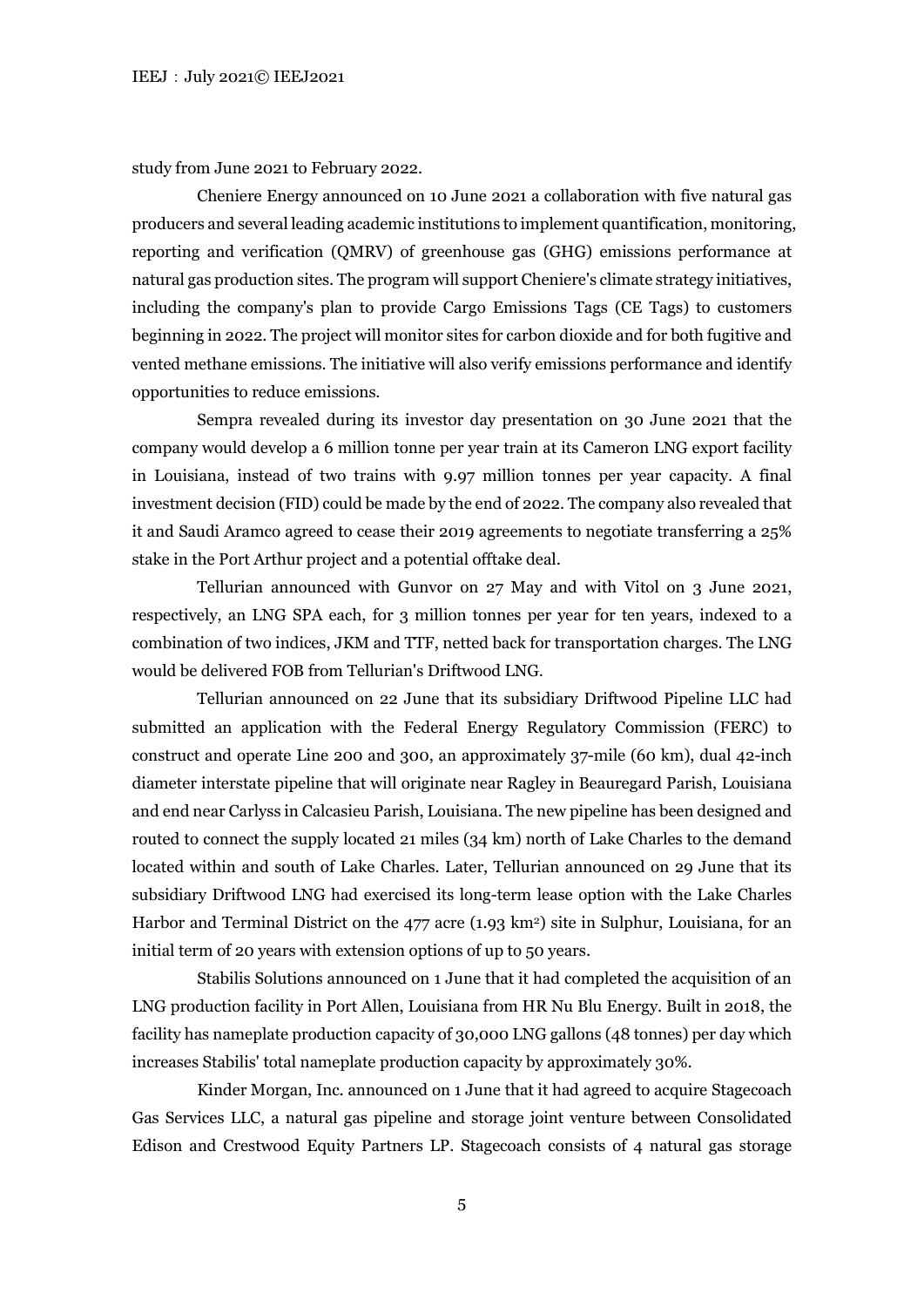facilities with a total FERC-certificated working gas capacity of 41 billion cubic feet (0.853 million tonnes) and 185 miles (298 km) of natural gas pipelines with multiple interconnects to major interstate natural gas pipelines, including Tennessee Gas Pipeline (TGP), a KMI subsidiary. The transaction is expected to close in the third quarter.

EQT Corporation announced on 29 June targets to achieve net zero Scope 1 and 2 greenhouse gas (GHG) emissions in its Production segment operations by or before 2025. EQT had also announced participation in the OGMP 2.0.

Devon Energy announced on 21 June 2021 that it was establishing new environmental performance targets focused on reducing the carbon intensity of its operations, minimizing freshwater use, and engaging constructively with its value chain. The company is targeting reductions of its Scopes 1 and 2 GHG emissions intensity by 50% and methane emissions intensity by 65% by 2030 from a 2019 baseline. Devon is targeting a flaring intensity of 0.5% of gross natural gas produced by 2025 and eliminating routine flaring by 2030.

Sempra Energy announced on 15 June 2021 that Southern California Gas (SoCalGas) and its H2 Hydrogen Home had been named one of Fast Company's World-Changing Ideas in the North America category. The award honours products, concepts, companies, policies, and designs that are pursuing innovation for the good of society and the planet. SoCalGas' H2 Hydrogen Home is the first project of its kind in the United States aiming to show how carbon-free gas made from renewable electricity can be used in pure form or as a blend to fuel clean energy systems of the future. The H2 Hydrogen Home, which will be built later in 2021 in the city of Downey, is the first fully integrated demonstration project with solar panels, a battery, and electrolyzer to convert solar energy to hydrogen and a fuel cell to supply electricity for the home.

Royal Caribbean announced on 16 June 2021 the start of construction of the cruise ship Icon of the Seas at the Meyer Turku shipyard in Finland. Debuting in fall 2023, Icon will be the cruise line's first of three ships to be powered by LNG.

Canada's Cryopeak LNG Solutions Corporation announced on 7 June the commencement of operations at its new LNG production facility in Fort Nelson, British Columbia. Phase 1 production capacity is 27,000 LNG gallons per day and the plant is scalable to 100,000 gallons per day under its current permit.

The Haisla Nation and Pembina Pipeline Corporation announced on 8 June a partnership agreement whereby Pembina will become the Haisla Nation's partner in the proposed Cedar LNG Project. Pembina will acquire the equity interests in Cedar LNG currently owned by PTE Cedar LP and Delfin Midstream Inc., with a resulting approximate ownership of 50% each between the Haisla Nation and Pembina. Pembina will assume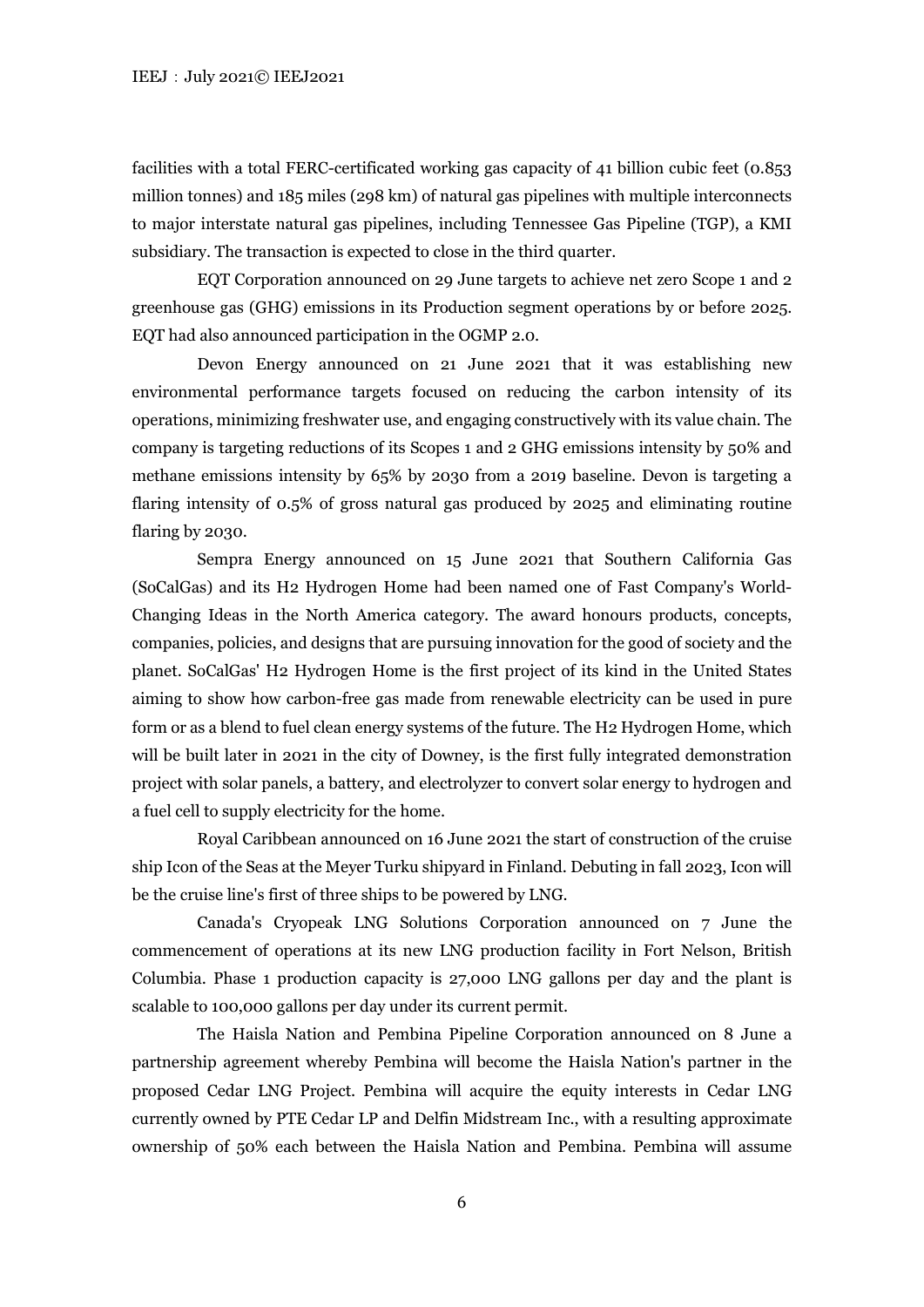operatorship. Cedar LNG is a proposed floating LNG facility in Kitimat, British Columbia, within the traditional territory of the Haisla Nation. Cedar LNG's facility will be interconnected to the existing BC Hydro transmission system, utilizing renewable electricity. The Project will have a liquefaction capacity of 3 million tonnes per year of LNG and will source natural gas from the Montney resource play in northeast British Columbia. Cedar LNG has secured a long-term transportation agreement on the Coastal GasLink pipeline for 400 million cubic feet per day of firm capacity. Cedar LNG expects to make a final investment decision (FID) in 2023, with the expected in-service date planned for 2027.

Pembina Pipeline and Inter Pipeline Limited announced on 1 June 2021 that they had signed an arrangement agreement for Pembina to acquire Inter Pipeline.

Pieridae Energy Limited announced on 2 July that the company failed to meet all the key conditions to make a final investment decision (FID) on the Goldboro LNG project by 30 June. Hence the company had made the decision to move Goldboro LNG in a new direction. The company said it would analyse alternatives that could make an LNG project more compatible with the current environment. The company will continue its work to optimize operation and development of its Foothills resources and midstream assets, including the carbon capture and sequestration and blue power development.

Canada's GNL Québec and the Hanseatic Energy Hub announced on 3 June that they had launched a strategic partnership on "low-GHG emission" LNG exports from Canada to Germany. The parties have agreed to develop standards and processes for importing LNG from LNG Québec's Énergie Saguenay carbon-neutral export plant to the Hanseatic Energy Hub's carbon-neutral regasification terminal in Stade, near Hamburg.

Air Products and Baker Hughes announced on 9 June a strategic global collaboration to develop next generation hydrogen compression to lower the cost of production and accelerate the adoption of hydrogen as a zero-carbon fuel. Baker Hughes will provide Air Products with advanced hydrogen compression and gas turbine technology for global projects, including NovaLT16 turbines for Air Products' net-zero hydrogen energy complex in Edmonton, Alberta, Canada and advanced compression technology for the NEOM carbon-free hydrogen project in the Kingdom of Saudi Arabia.

Canada's Tourmaline Oil Corporation announced on 11 June that it had concluded an agreement to acquire privately owned Black Swan Energy Limited. The transaction is expected to close in the second half of July. Tourmaline envisions the North Montney as the key sub-basin for supplying Canadian LNG. The acquisition complements Tourmaline's core Gundy development and, along with the more recent Polar Star, Chinook, and Saguaro transactions, will establish Tourmaline as the largest current North Montney producer.

TC Energy Corporation confirmed on 9 June that it had terminated the Keystone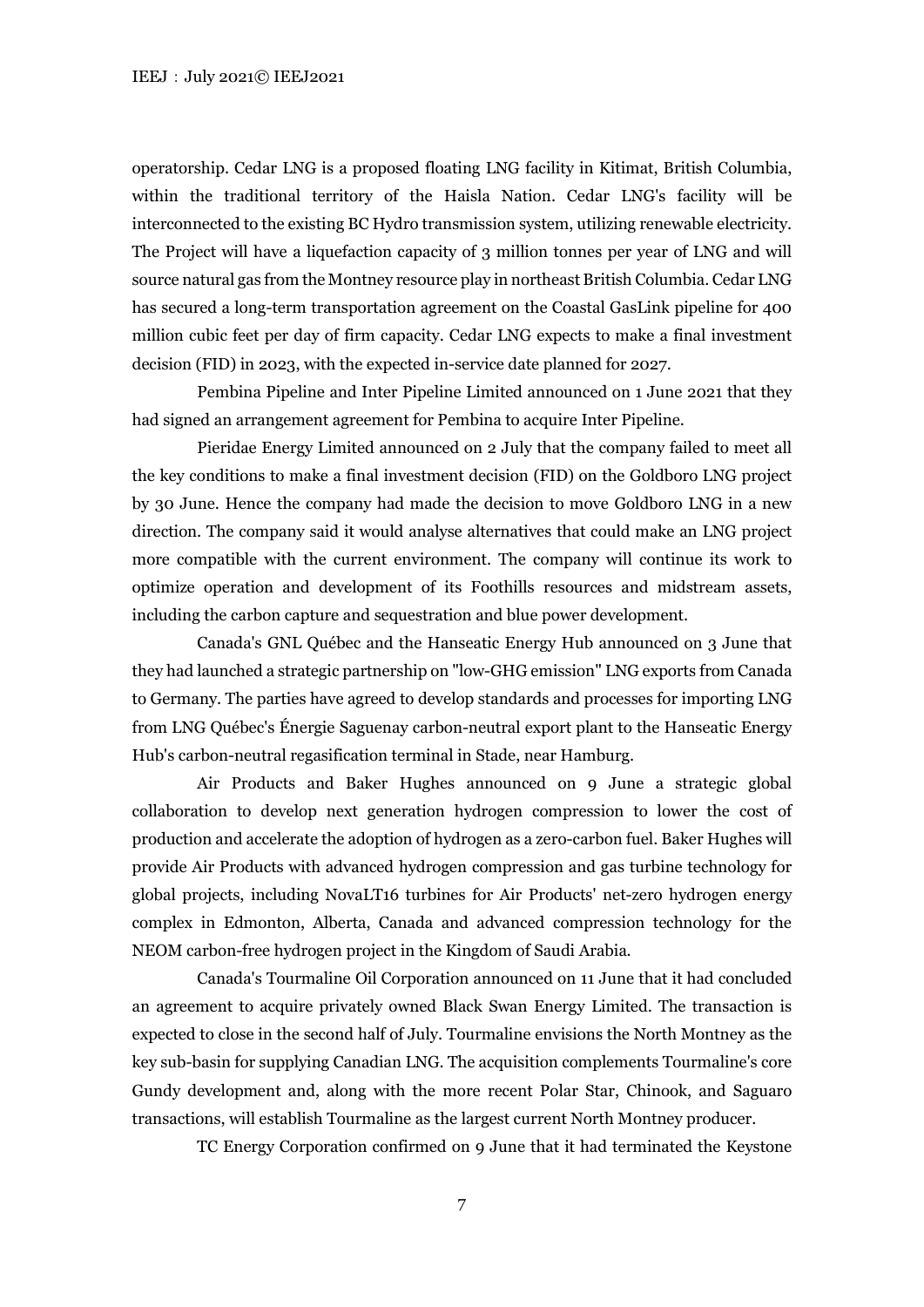#### XL Pipeline Project.

Mexico's regulator CRE granted on 14 June New Fortress Energy permits to regasify, store and distribute LNG at its planned Pichilingue terminal in Baja California Sur.

# **[Middle East]**

Qatar Petroleum (QP) announced on 30 June 2021 a long-term Sale and Purchase Agreement (SPA) with Shell to supply 1 million tonnes per year of LNG to China for ten years. Deliveries will commence in January 2022 to multiple terminals in China. QP plans to supply the volumes from its Qatargas 1 venture, which will become 100% owned by QP as of January 2022. With the agreement, China would be supplied with 12 million tonnes per year of LNG under long term SPAs from Qatar, QP said. The company also announced on 23 June 2021 that it had received offers for double the equity available to partners in the bidding process for the North Field East project. QP noted that it had received offtake commitments/ sales and purchase agreements for double the 32 million tonnes per year volume on offer. QP also said that it started decarbonizing its LNG a while ago, and that it currently captures and sequesters two million tonnes per year of  $CO<sub>2</sub>$ , which will grow to 9 million tonnes by 2030.

Oman LNG announced on 8 June 2021 that it had signed an agreement with Shell to deliver the country's first carbon-neutral LNG cargo. According to the announcement, the cargo is the first carbon-neutral LNG from the Middle East using nature-based carbon credits to offset full lifecycle  $CO<sub>2</sub>$  emissions generated across the LNG value chain.

# **[Africa]**

Nigeria LNG announced that a groundbreaking ceremony of the Train 7 project was held at the Company's plant site on Bonny Island, Rivers State, on 15 June 2021. The project is expected to increase NLNG's current six-train plant capacity by about 35% from 22 to 30 million tonnes per year. The project is scheduled to span approximately five years, the company said. Earlier, NLNG announced on 8 June that it had signed Sales and Purchase Agreements (SPAs) with three Nigerian companies to supply 1.1 million tonnes per year of LNG to the domestic market.

Karpowership announced on 17 June 2021 that KARMOL's (50/50 joint venture between Karpowership and Mitsui OSK Lines (MOL)) first Floating Storage and Regasification Unit (FSRU), KARMOL LNGT Powership Africa, arrived in Senegalese waters on 31 May 2021 from Singapore. The vessel will connect to a Powership, a floating power plant, owned by Karpowership, through gas pipelines. The Karadeniz Powership Ayşegül Sultan, has a capacity of 235MW and has been in operation since October 2019.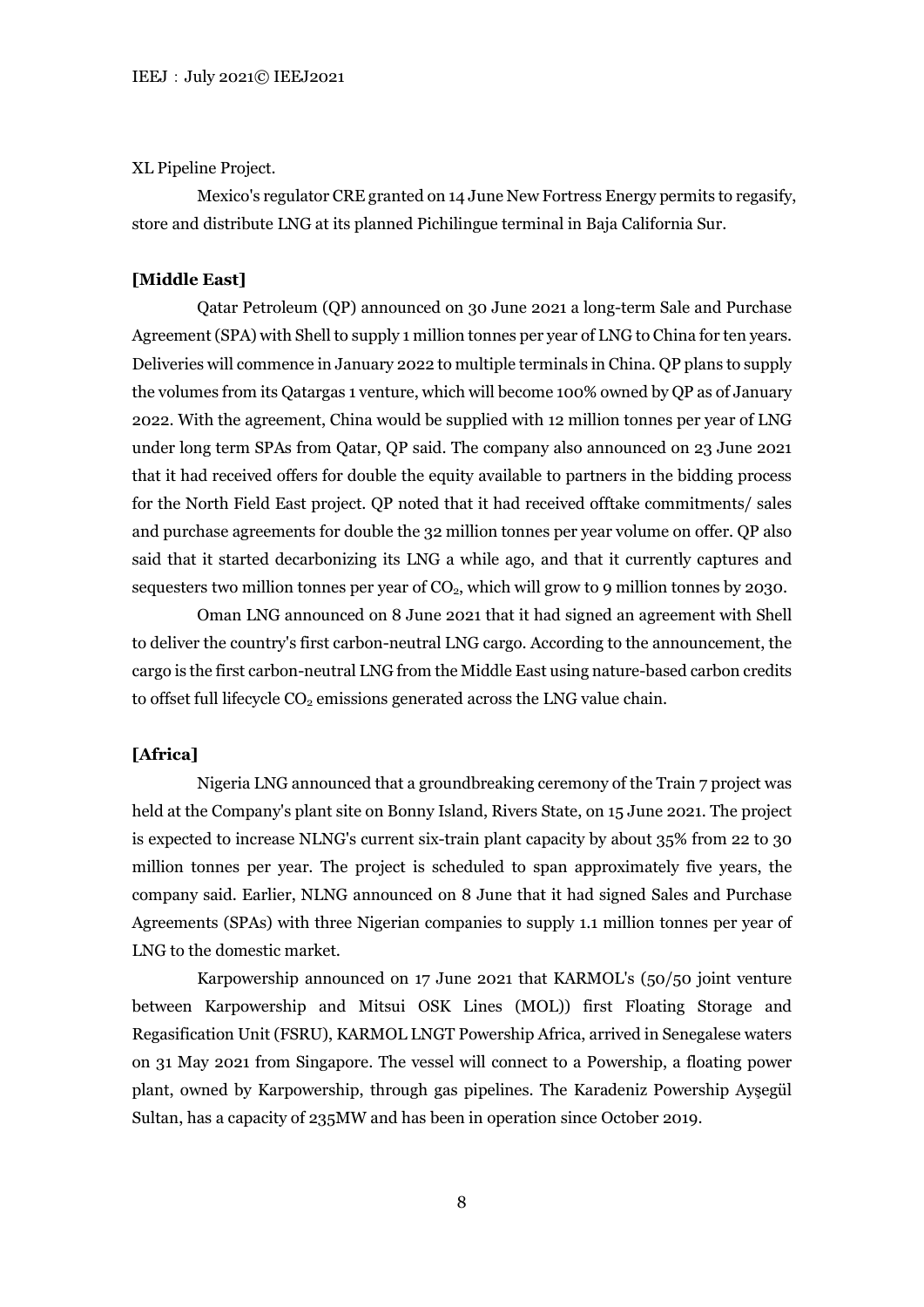### **[Europe / Russia]**

The European Council announced on 11 June 2021 a general approach on the revision of the Trans-European Networks for Energy (TEN-E) Regulation. In the case of Cyprus and Malta, that are not interconnected to the trans-European gas network, projects under development that have been granted the Project of Common Interest (PCI) status under the previous Regulation will maintain their status until the interconnection is complete.

GIE (Gas Infrastructure Europe) published on 15 June 2021 a study presenting the essential role of underground gas storages in establishing an integrated energy system and hydrogen economy in Europe by 2050.

TotalEnergies, Macquarie's Green Investment Group (GIG), and Renewable Infrastructure Development Group (RIDG) announced on 15 June that The Offshore Wind Power Ltd (OWPL) consortium intended to bid for sites in Scotland's forthcoming offshore wind leasing round (ScotWind).

Gate LNG terminal announced on 30 June that the terminal's first carbon-neutral cargo arrived in May brought by TotalEnergies and OMV.

German LNG Terminal GmbH announced on 4 June that the European Commission had approved the exemption decision for the Brunsbüttel terminal. In December 2020, German LNG Terminal was informed of the decision of the German Federal Network Agency (Bundesnetzagentur- BNetzA), granting it exemption from tariff and network access regulation. German LNG Terminal GmbH is a joint venture between Dutch companies Gasunie LNG Holding B.V. and Vopak LNG Holding B.V. as well as Oiltanking GmbH, a subsidiary of Marquard & Bahls AG, based in Hamburg, Germany.

bp announced on 14 June 2021 that it had agreed to join Statkraft and Aker Offshore Wind in a consortium bidding to develop offshore wind energy in Norway. The partnership will pursue a bid to develop offshore wind power in the Sørlige Nordsjø II (SN2) licence area.

Equinor presented on 15 June its strategy to accelerate the company's transition while growing cash flow and returns. The company has set an ambition to reach a 40% reduction in net carbon intensity by 2035, on the way towards net zero by 2050.

Höegh LNG announced on 8 June 2021 that the company had agreed with Gen2 Energy to cooperate on the development of a seaborne logistics chain for green hydrogen as envisioned by Gen2 Energy after acquiring a minority stake in Gen2 Energy.

Finland's shipping company Wasaline announced on 9 June that its LNG-powered ferry Aurora Botnia had left shipbuilder Rauma Marine's shipyard for its sea trials.

Denmark's Ørsted announced on 15 June that it had identified the 100 MW strawfired unit at the Avedøre Power Station in Copenhagen as the best point source of sustainable CO2 for the next phases of the Green Fuels for Denmark Power-to-X facility.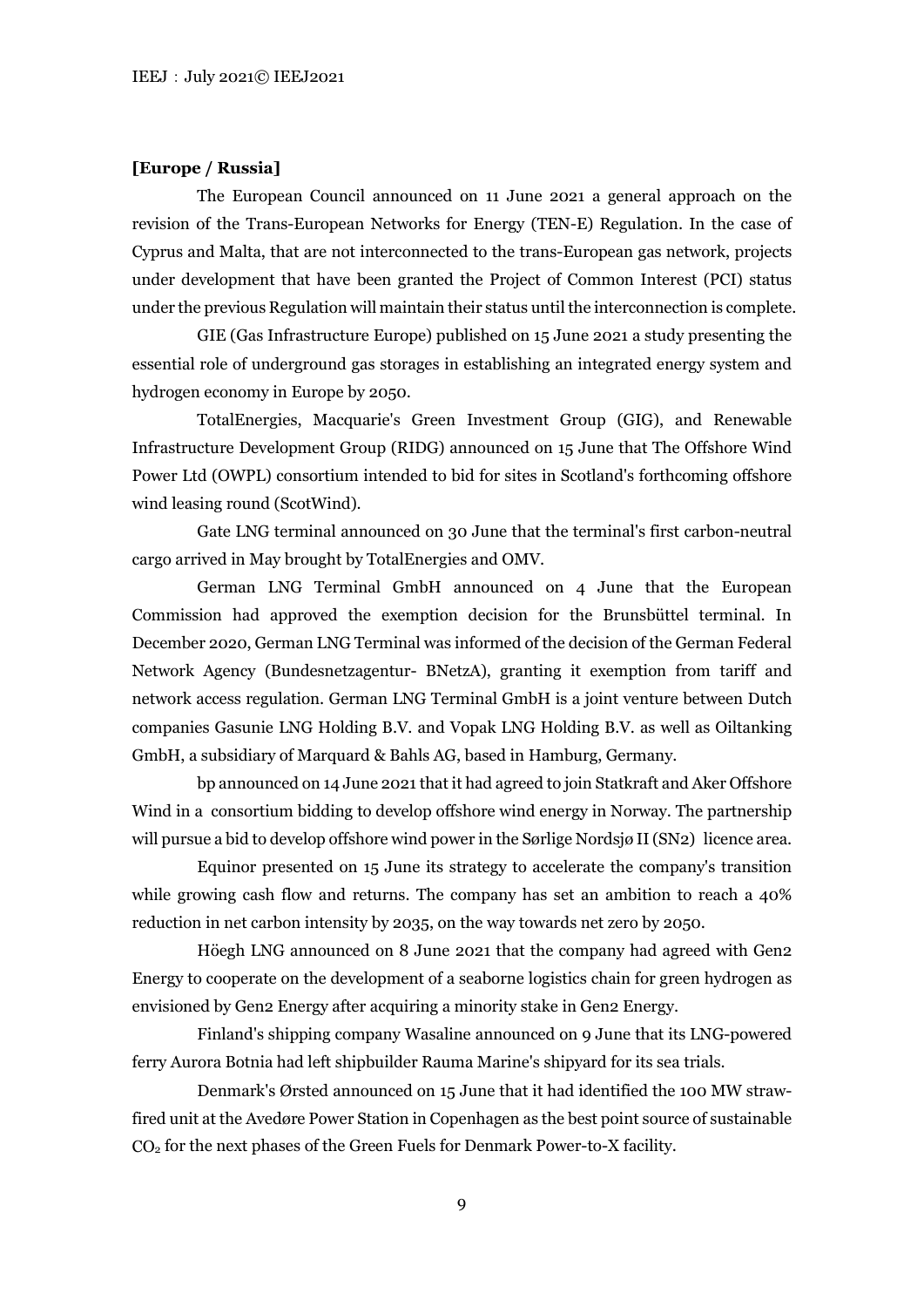Burckhardt Compression announced on 14 June that it had received an order for a Diaphragm Compressor manufactured in Shenyang, China and shipped as a containerinstalled compression unit to Switzerland for a new green hydrogen production plant.

Spain's Enagás announced on 4 June that its subsidiary Scale Gas and Peninsula, an independent shipper of marine fuels, had reached an agreement for the construction and joint ownership of an LNG supply vessel with a capacity of 12,500 m3, which will operate in the Strait of Gibraltar. The vessel will be chartered by Peninsula and will use Enagás' regasification plants, mainly the one in Huelva, as LNG loading points. The vessel is scheduled for delivery in the third quarter of 2023 by Korea's Hyundai Mipo Dockyard.

Spain's HAM Group announced on 30 June 2021 that the company had delivered its 100th LNG service station in France. The company said that it had designed, built and commissioned more than 25% of the LNG service stations in Europe.

The European Commission announced on 17 June that it had approved, under EU State aid rules, a  $\epsilon$ 166.7 million Greek support measure for the construction of a new LNG terminal in Alexandroupolis. The project will contribute to the security and diversification of energy supplies in Greece and, more generally, in the region of Southeast Europe, without unduly distorting competition, as it will constitute a new potential energy source to feed into the interconnector between Greece and Bulgaria ("IGB").

DESFA announced on 17 June that DESFA and Dioriga Gas had signed the Advanced Reservation of Capacity Agreement (ARCA) for the construction of the connections between the planned floating storage and regasification unit of Dioriga Gas, which is set to be developed by the subsidiary of Motor Oil in the Gulf of Agioi Theodoroi, in Corinth and the National Natural Gas Transmission System (NNGTS) owned and operated by DESFA.

Turkey's BOTAŞ has installed its first floating storage and regasification unit (FSRU) "Ertuğrul Gazi" at the Dörtyol terminal.

Chart Industries announced on 15 June that it had booked an order for a helium liquefaction large scale helium plant for one of the largest independent oil and gas producers in Russia. Chart said that the plant would be the second of its kind, and Cryo Technologies provided the customer's first helium plant. Equipment deliveries are anticipated to be complete by the end of 2022.

Russian Maritime Register of Shipping (RS), classification society, announced on 10 June 2021 that the company and Gaztransport & Technigaz (GTT) had joined their forces to advance the safety and efficiency of new LNG transportation technologies and signed a new Cooperation Agreement to meet the demands of the LNG market. The new agreement expands the scope of cooperation of the parties that was initially formalized in March 2019. RS and GTT will work jointly towards the introduction of safe and viable membrane fuel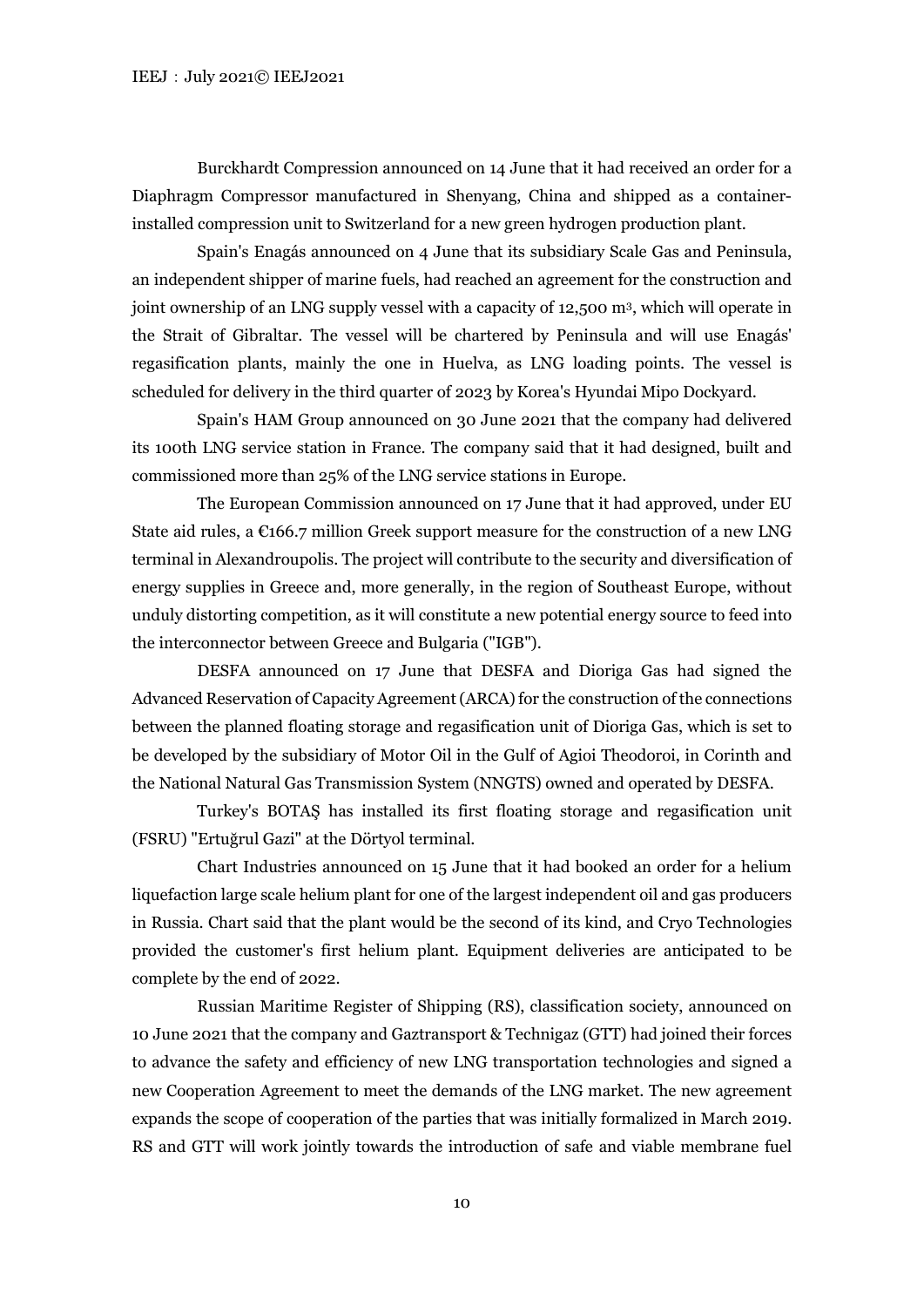tanks solutions for RS-classed ships while the application of LNG as fuel promotes membrane technologies for fuel tanks.

Russian President announced on 4 June 2021 at St Petersburg International Economic Forum plenary session that the laying of pipes for the first string of the Nord Stream 2 pipeline was concluded on the same day.

Russia's Yamal LNG announced on 2 July the scheduled maintenance of the first LNG train with a shutdown from 1 to 19 August. The regular maintenance is carried out in accordance with the approved annual schedule and will not affect the planned LNG production volume for the year, the company said.

Russia's NOVATEK announced on 2 June that NOVATEK Gas & Power Asia and Zhejiang Energy Gas Group signed a Heads of Agreement (HOA) for long-term supply of LNG from the Arctic LNG 2 project for up to 1 million tonnes per year for 15 years on a DES basis. NOVATEK also announced on the day that NOVATEK Gas & Power Asia and Glencore signed a Heads of Agreement (HOA) for long-term supply of LNG from the Arctic LNG 2 project for in excess of 0.5 million tonnes per year.

NOVATEK and TotalEnergies announced on 3 June 2021 that they had signed a Memorandum of Understanding (MOU) on decarbonization, hydrogen and renewables. The Parties intend to cooperate on reducing greenhouse gas emission at joint projects by implementing carbon capture and storage technologies and utilizing renewable energy sources at joint LNG projects. In addition, the MOU considers the production and usage of hydrogen as a low-carbon fuel, as well as the marketing of carbon-neutral products including LNG. Specifically, technical solutions will be considered to improve the efficiency of power generation for LNG production, including using waste heat utilization technologies. The MOU also envisages developing and deploying technologies to convert gas turbine equipment to hydrogen fuel. Furthermore, the Parties also agreed to work on solutions for the construction of wind power generation facilities and other renewable energy sources to reduce the carbon footprint of LNG projects.

NOVATEK and TotalEnergies also announced a Share Purchase Agreement on the sale to the latter of a 10% participation interest in Arctic Transshipment LLC. Arctic Transshipment LLC is NOVATEK's subsidiary that will operate two LNG transshipment complexes currently under construction in the Kamchatka and Murmansk regions.

NOVATEK announced on 3 June that it and Fortum signed a Memorandum of Understanding (MOU) on cooperation in renewable power. The MOU envisages that NOVATEK, including the Cryogas-Vysotsk LNG project in particular, will purchase electricity produced by Fortum's renewable power facilities in Russia. Using green energy produced by wind farms owned by Fortum and its joint ventures at the Company's LNG plant in Vysotsk